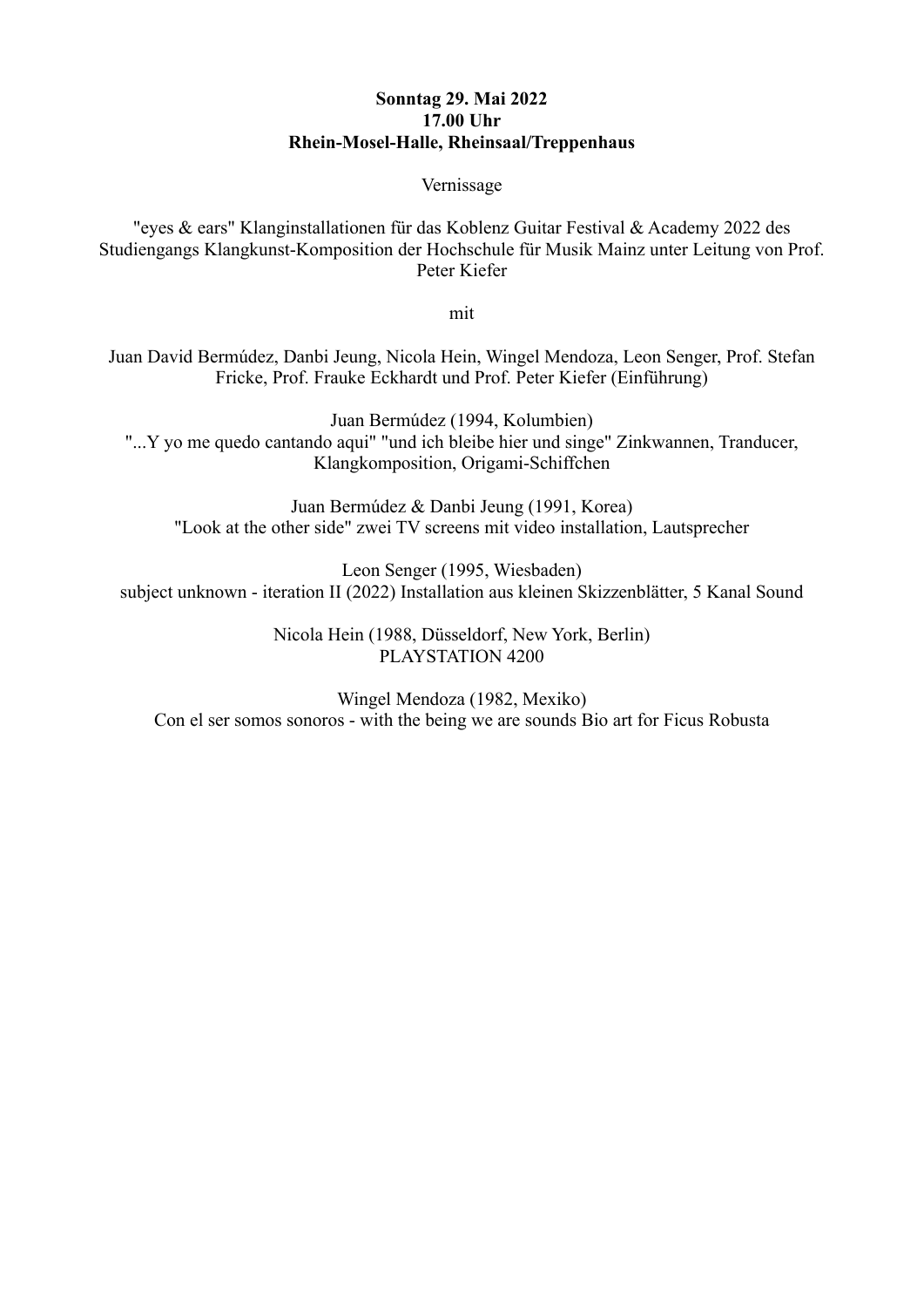## **Sonntag 29. Mai 2022 18.00 Uhr Rhein-Mosel-Halle, Großer Saal**

Prelude Concert am Festivalvorabend

Chor und Orchester der Hochschule für Musik Mainz, Nayun Lea Kim (Sopran), Jara Kanzler Hemmet (Alt), Fabian Kelly (Tenor), Nicolas Ries (Bass)

> Ludwig van Beethoven (1770-1827) Messe C-Dur, op. 86 - Kyrie - Gloria - Credo - Sanctus - Agnus Dei (Dirigent: Christian Rohrbach)

> > Pause

Johannes Brahms (1833-1897) Symphonie Nr. 1 c-moll, op. 68 - Un poco sostenuto - Allegro - Andante sostenuto - Un poco Allegretto e grazioso - Adagio - Più Andante - Allegro non troppo, ma con brio (Dirigent: Wolfram Koloseus)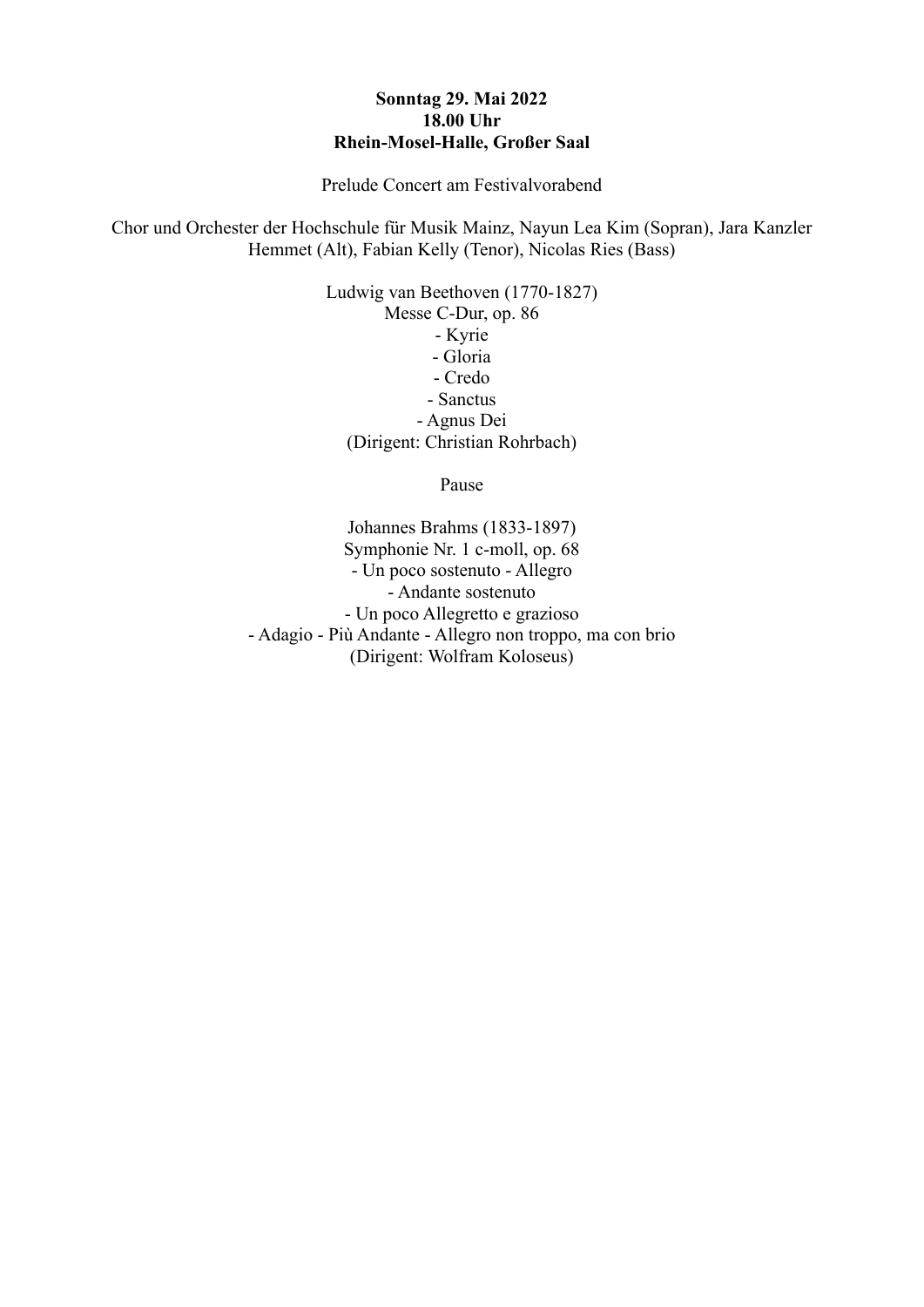## **Montag 30. Mai 2022 17.00 Uhr Rhein-Mosel-Halle, Rheinsaal**

Koblenz Competition Winners: 1st Prize 2021

#### **Carlo Curatolo**

Fernando Sor (1778-1839) Fantaisie et variations brillantes, op. 30

> Isaac Albéniz (1860-1909) Cádiz Córdoba Sevilla

Mario Castelnuovo-Tedesco (1895-1968) Sonata "Omaggio a Boccherini", op. 77 - Allegro con spirito - Andantino, quasi canzone - Tempo di minuetto - Vivo ed energico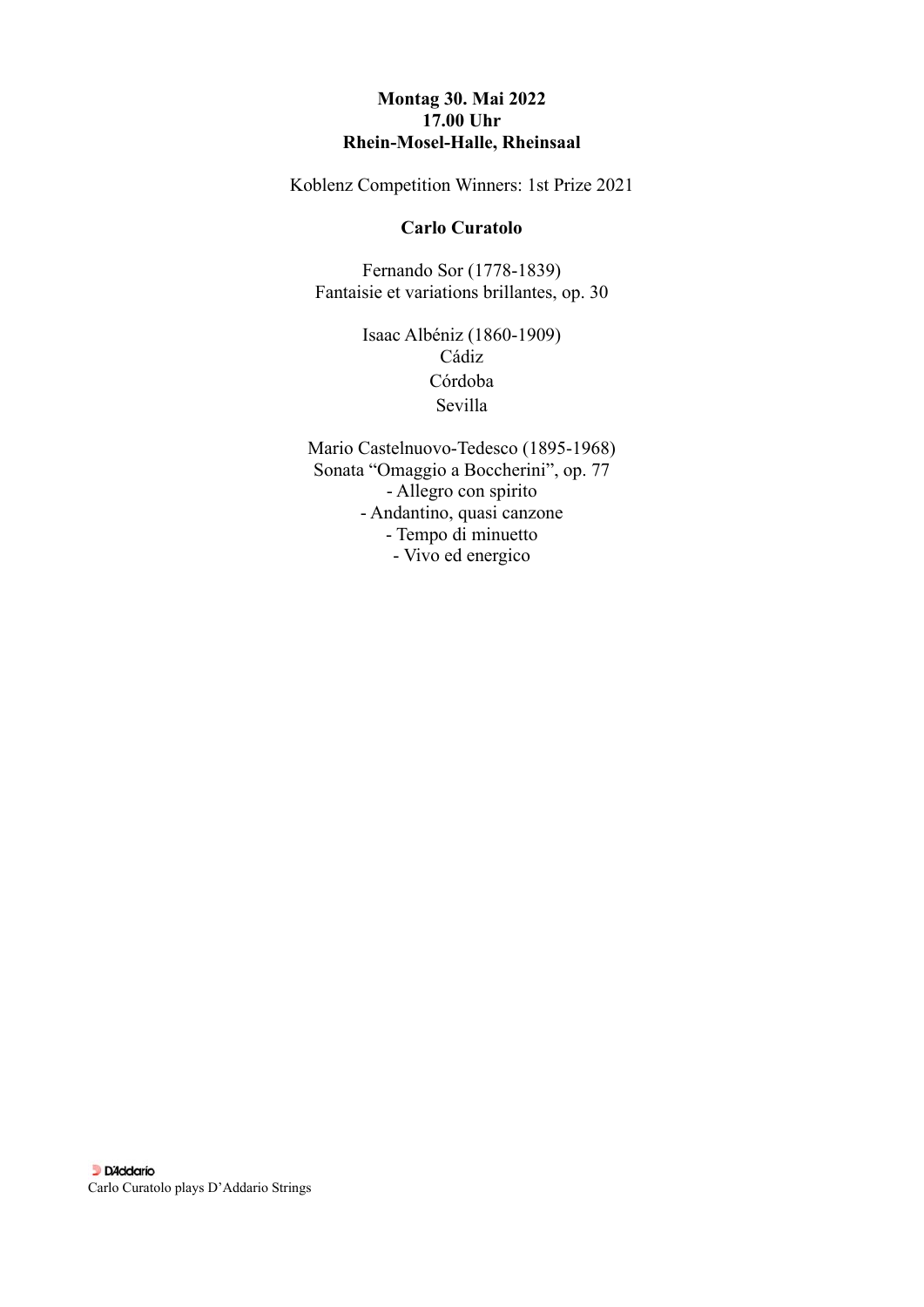#### **Montag 30. Mai 2022 20.00 Uhr Kurfürstliches Schloss, Kaisersaal**

#### **Manuel Barrueco**

Girolamo Frescobaldi (1583-1643) Aria con Variazione detta "La Frescobalda"

> Domenico Scarlatti (1685-1757) Sonate in e-moll, K. 292/L. 24 Sonate in e-moll, K. 32/L. 423 Sonate in E-Dur, K. 380/L. 23 Sonate in A-Dur, K. 208/L. 238 Sonate in A-Dur, K. 209/L. 428

Dionisio Aguado (1784-1849) Le Fandango Varié, op. 16

Pause

Manuel María Ponce (1882-1948) Sonatina Meridional - Campo (Allegretto) - Copla (Andante) - Fiesta (Allegro con brio)

Ignacio Cervantes (1847-1905) Cuban Dances - El Velorio (The Wake) - La Celosa (The Jealous One) - Mensaje (A Message) - Adiós a Cuba (Farewell to Cuba) - Los Tres Golpes (The Three Knocks)

> Joaquín Malats (1872-1912) La Morena (Cubana) Serenata Andaluza Serenata Española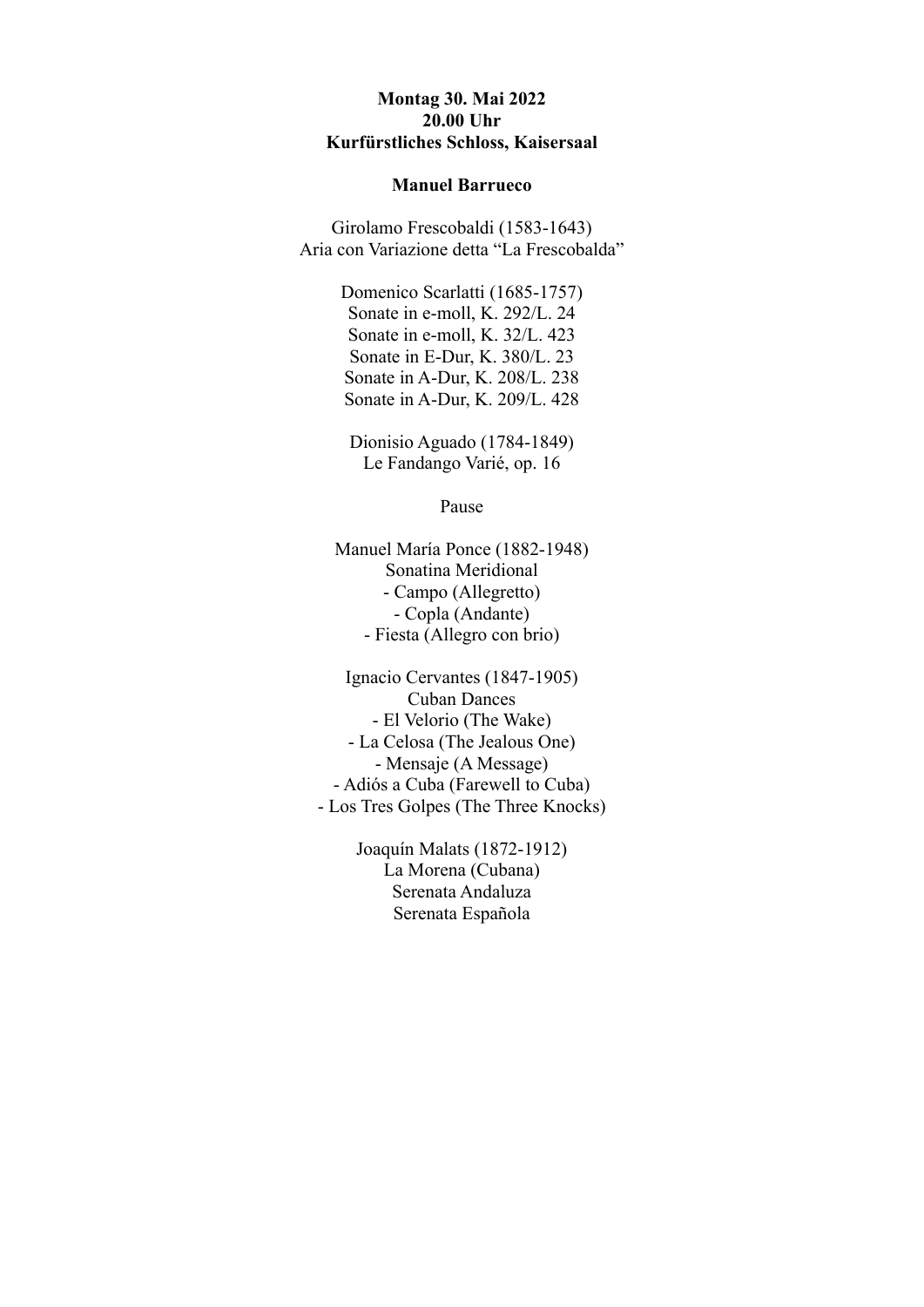## **Dienstag 31. Mai 2022 17.00 Uhr Rhein-Mosel-Halle, Rheinsaal**

Koblenz Competition Winners: 1st Prize 2015

## **Liying Zhu**

Johann Sebastian Bach (1685-1750) Partita für Violine Nr. 2, BWV 1004 - Allemande - Courante - Sarabande - Gigue

Joaquín Rodrigo (1901-1999) Tres piezas españolas - Passacaglia - Zapateado

Giulio Regondi (1822-1872) Nocturne (Reverie), op. 19

> Quique Sinesi (1960) Cielo Abierto

Silvestre Fonseca (1959) Melodia de uma noite

Marco Pereira (1950) Frevo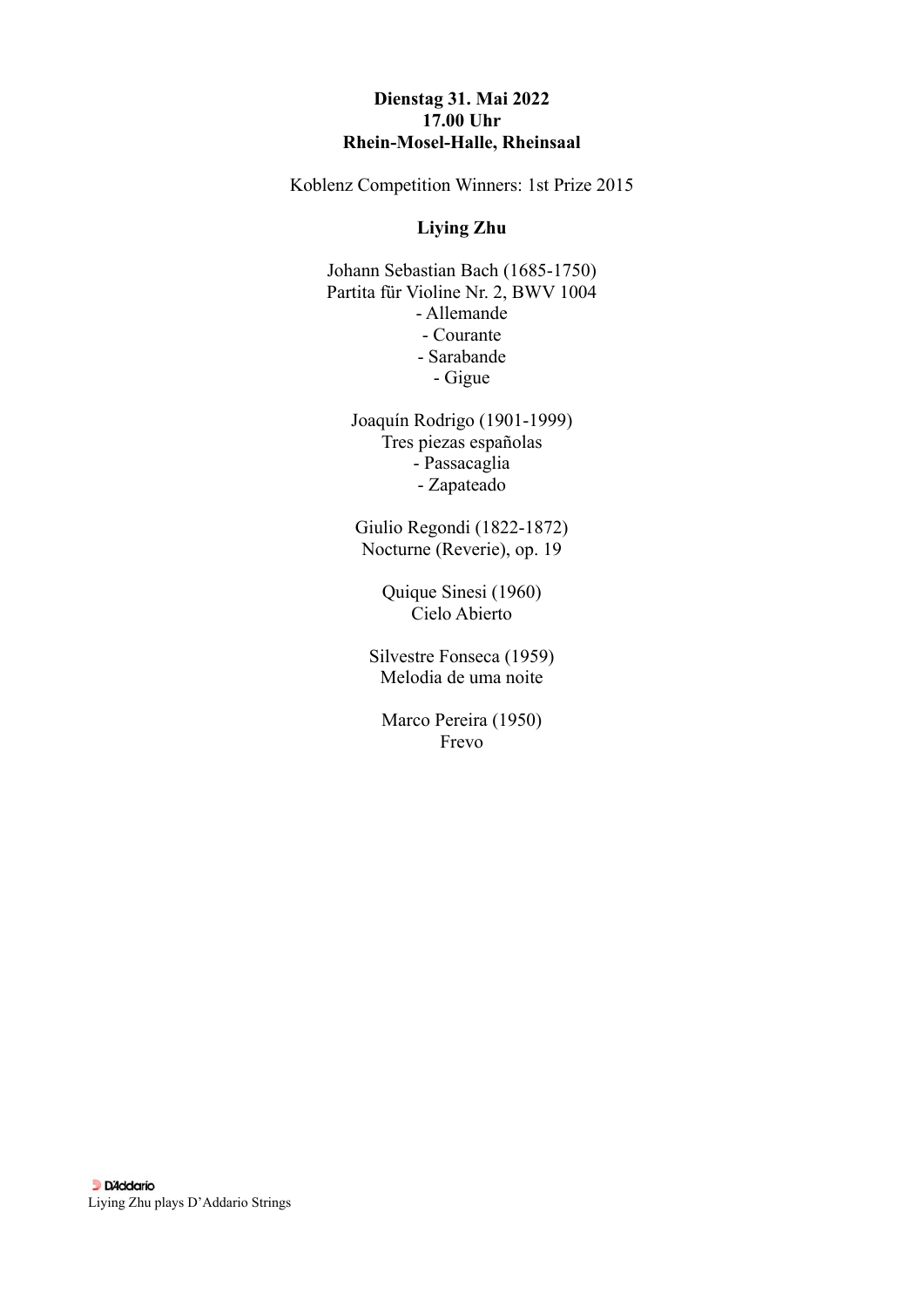## **Dienstag 31. Mai 2022 20.00 Uhr Kurfürstliches Schloss, Kaisersaal**

#### **Alvaro Pierri**

Luigi Legnani (1790-1877) Drei Capricci, op. 20

Fernando Sor (1778-1839) Fantaisie élégiaque, op. 59 - Introduction - Marcile funèbre

> Grand Sonata, op. 22 - Allegro - Adagio - Minuetto allegro - Rondo allegretto

> > Pause

Dušan Bogdanović (1955) Mysterious Habitats

> Three Ricercars - No. 2

Jazz Sonatina - allegro grazioso - adagio espressivo - allegro molto

Astor Piazzolla (1921-1992) Tres piezas

Egberto Gismonti (1947) Central guitar Água e vinho Frevo

María Luisa Anido (1907-1996) Preludio pampeano Aire norteño

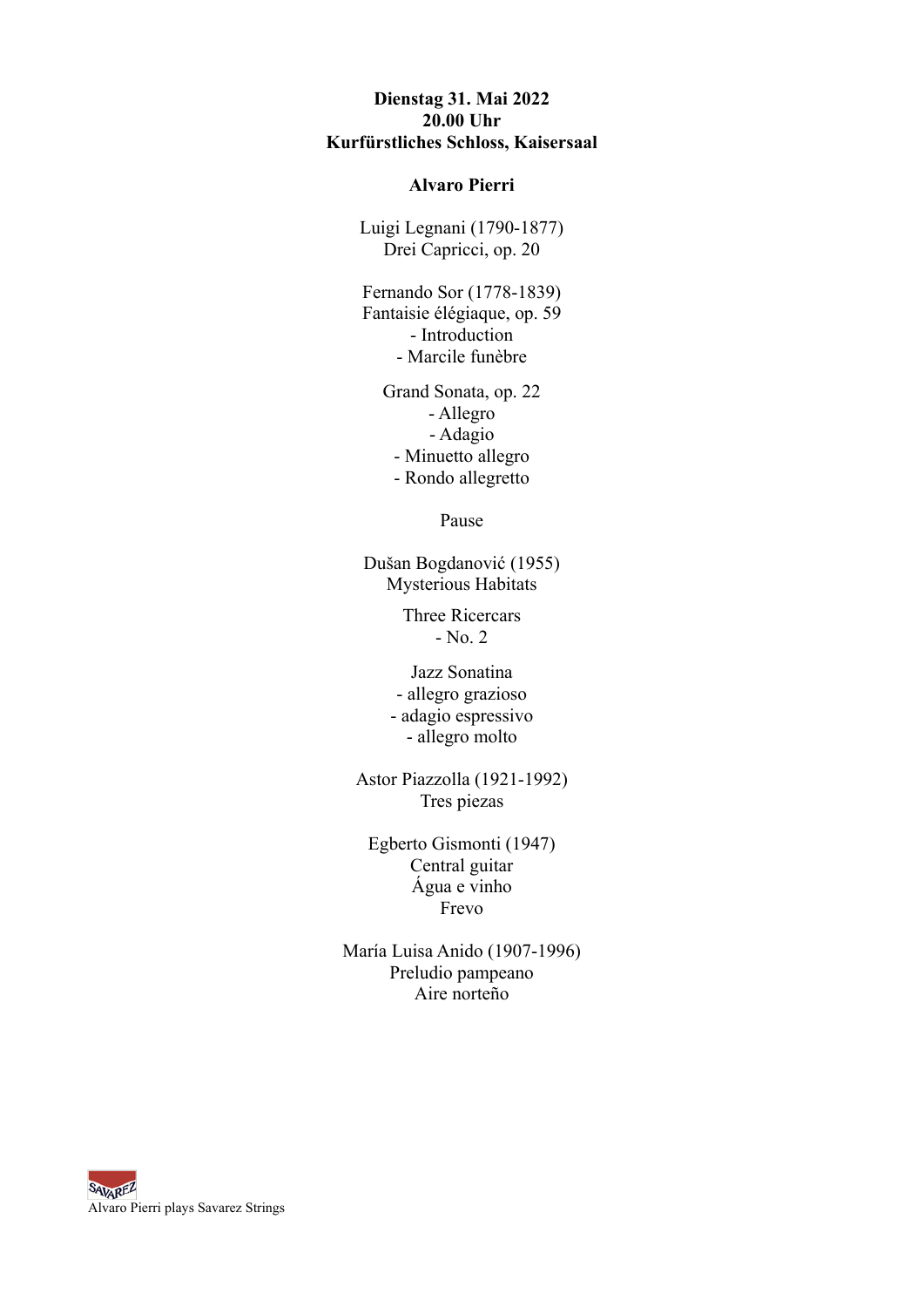## **Mittwoch 01. Juni 2022 17.00 Uhr Rhein-Mosel-Halle, Rheinsaal**

Koblenz Competition Winners: 1st Prize 2019

#### **Igor Klokov**

Johann Sebastian Bach (1685-1750) Partita für Klavier Nr. 6, BWV 830 - Toccata

Joaquín Rodrigo (1901-1999) Invocación y Danza

Regino Sainz de la Maza (1896-1981) Rondeña

Guido Santórsola (1904-1994) Sonata Nr. 4 "Italiana" - Allegro energico - Reverie - Alla tarantella

Johann Kaspar Mertz (1806-1856) Harmonie du soir (Grande Fantaisie)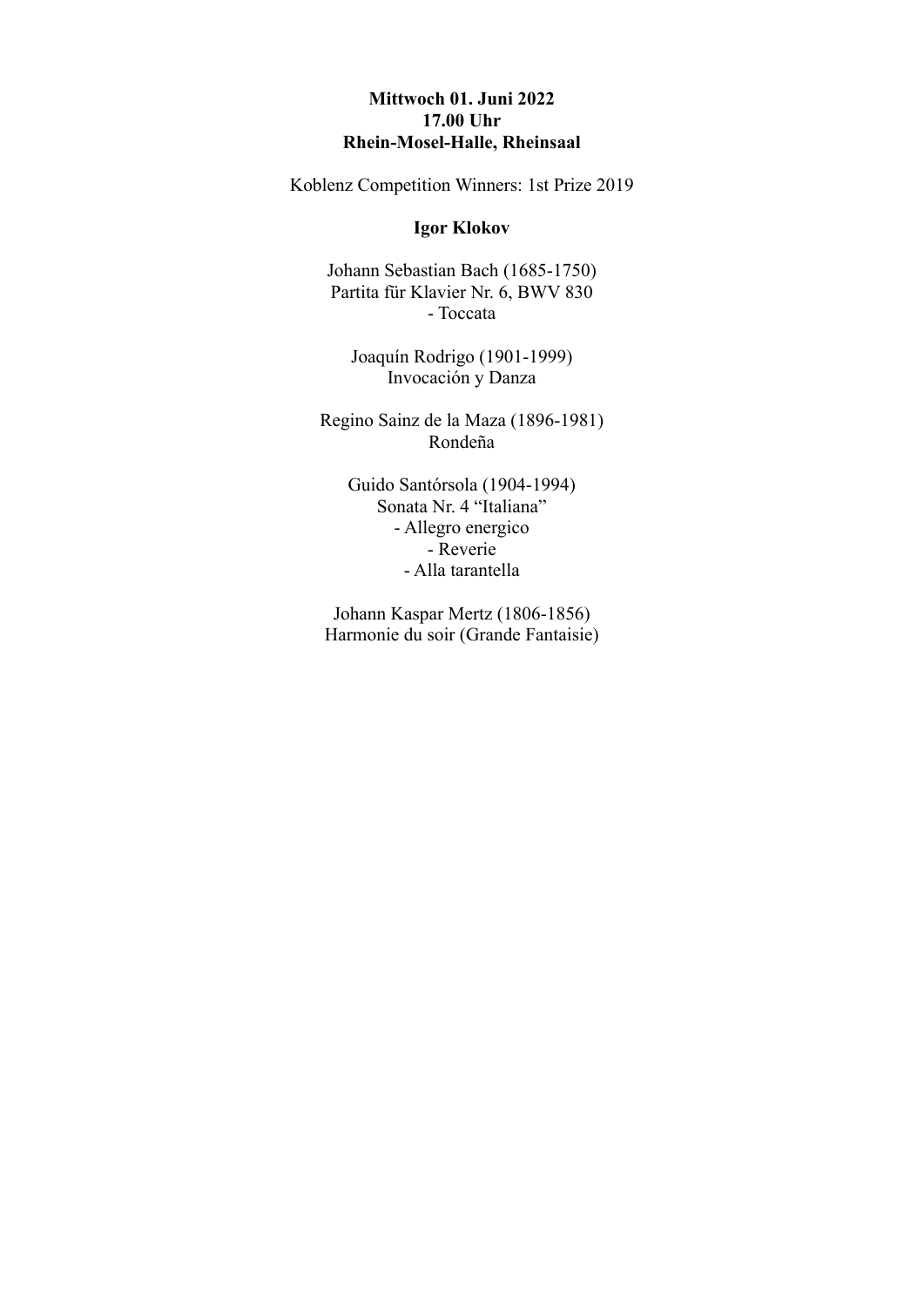## **Mittwoch 01. Juni 2022 20.00 Uhr Kurfürstliches Schloss, Kaisersaal**

#### **Marcin Dylla**

Johann Sebastian Bach (1685-1750) Lautensuite e-moll, BWV 996 - Passaggio, Presto - Allemande - Courante - Sarabande - Bouree - Gigue

> Fernando Sor (1778-1839) Fantaisie élégiaque, op. 59 - Introduction - Marcile funèbre

Mario Castelnuovo-Tedesco (1895-1968) Capriccio diabolico, op. 85

Pause

Erik Højsgaard (1954) C'est la mer mêlée au soleil

Heitor Villa-Lobos (1887-1959) (Transkription für drei Gitarren) Guitar Concerto, W501 - Allegro preciso – Poco meno - Andantino e Andante - Cadenza: Quasi allegro – Andante – Quasi allegro – Poco moderato - Allegro non troppo (Mit dem Kupiński Guitar Duo: Ewa Jabłczyńska und Dariusz Kupiński)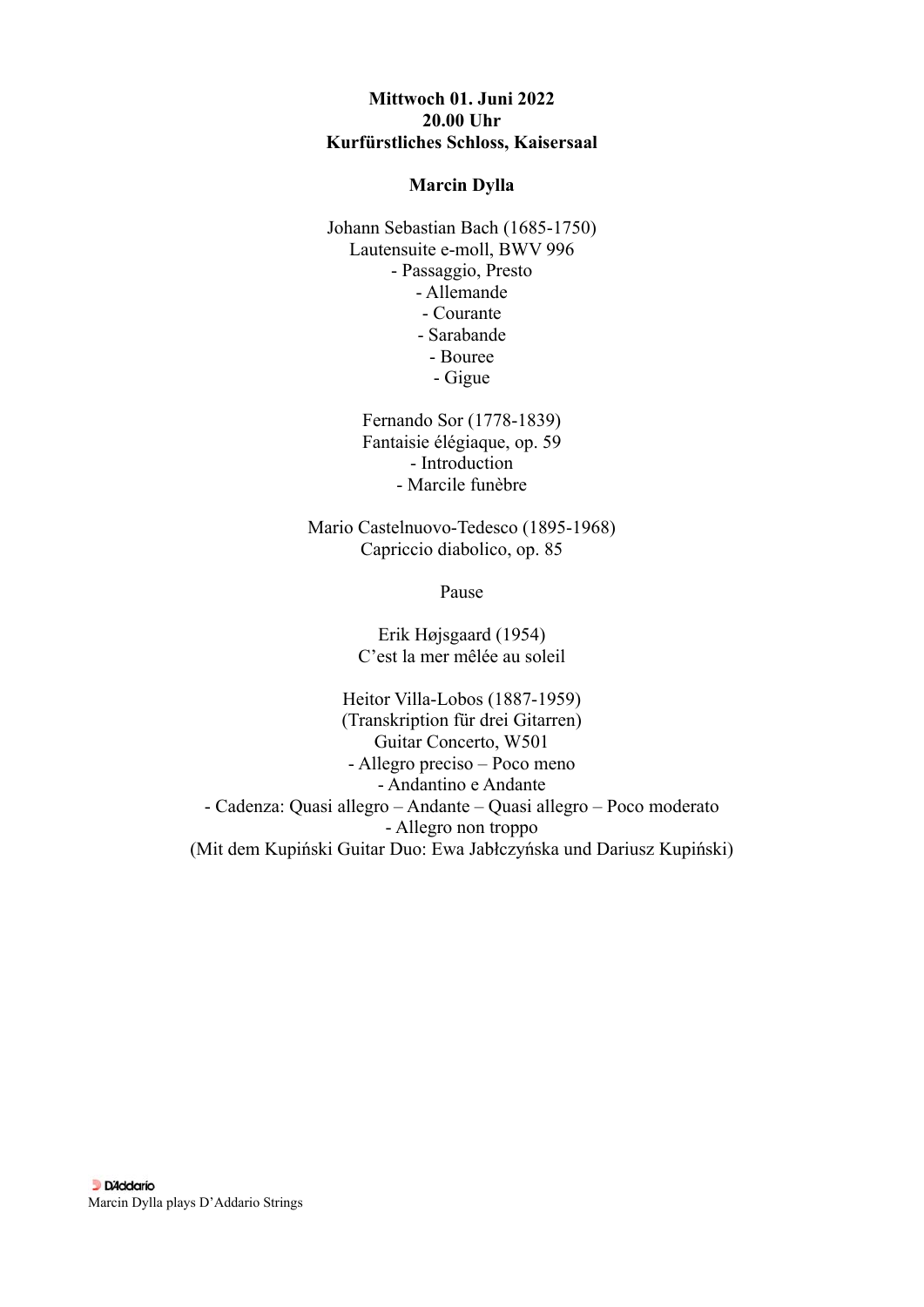# **Donnerstag 02. Juni 2022 17.00 Uhr Rhein-Mosel-Halle, Rheinsaal**

Koblenz Competition Winners: 1st Prize 2007

#### **Gabriel Bianco**

Johann Sebastian Bach (1685-1750) Lautensuite c-moll, BWV 997 - Prelude - Fuga - Sarabande - Gigue - Double

Jules Matton (1988) Sonate pour guitare seule (2022) - Allegro vivace - Passacaille - Mouvement perpétuel (Gabriel Bianco gewidmet)

Mario Castelnuovo-Tedesco (1895-1968) Capriccio diabolico, op. 85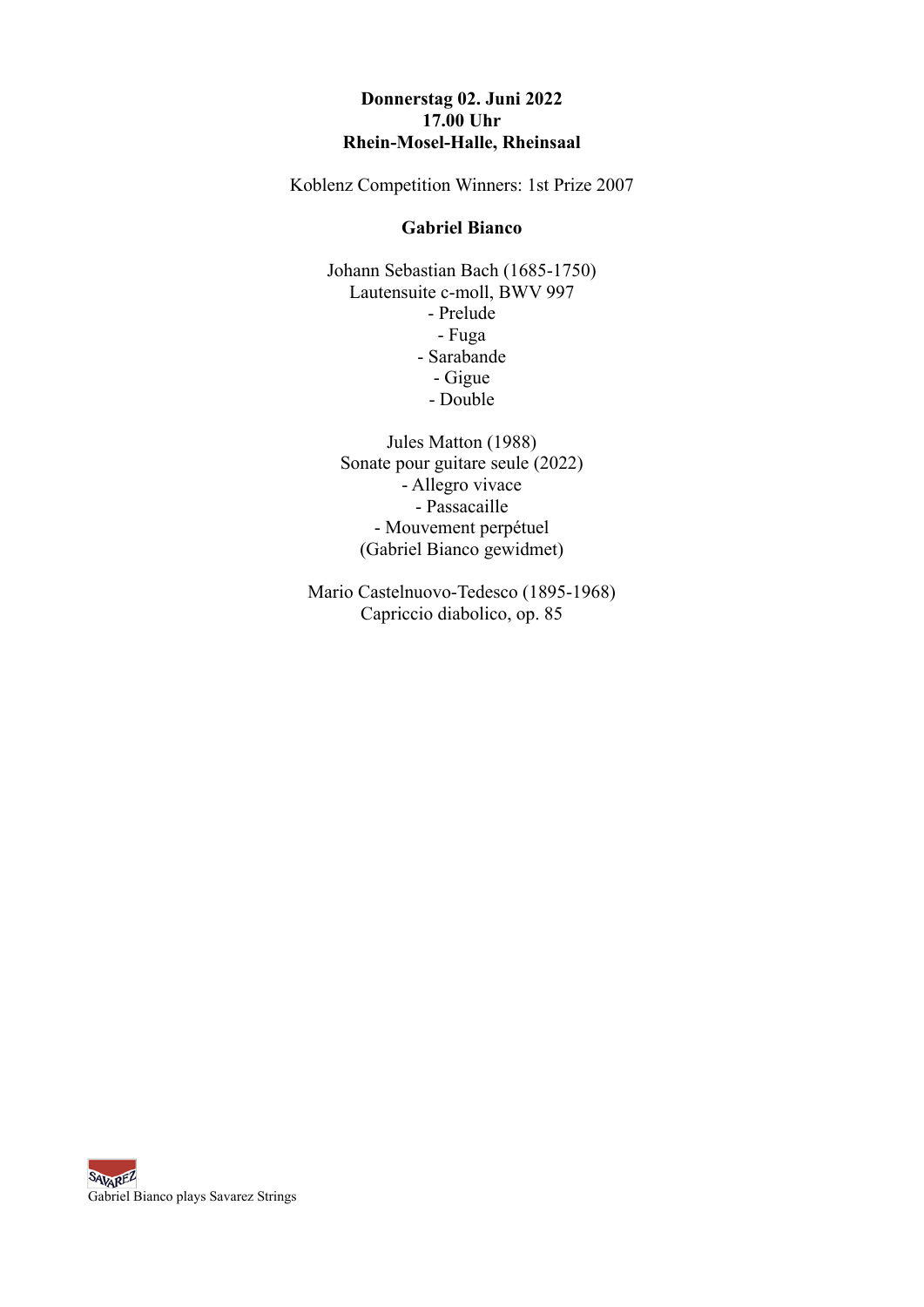# **Donnerstag 02. Juni 2022 15.00 Uhr Rhein-Mosel-Halle, Tagungszentrum 3**

Vortrag Marcelo Kayath (GuitarCoop Sāo Paulo):

# **Heitor Villa-Lobos and Brazilian Music**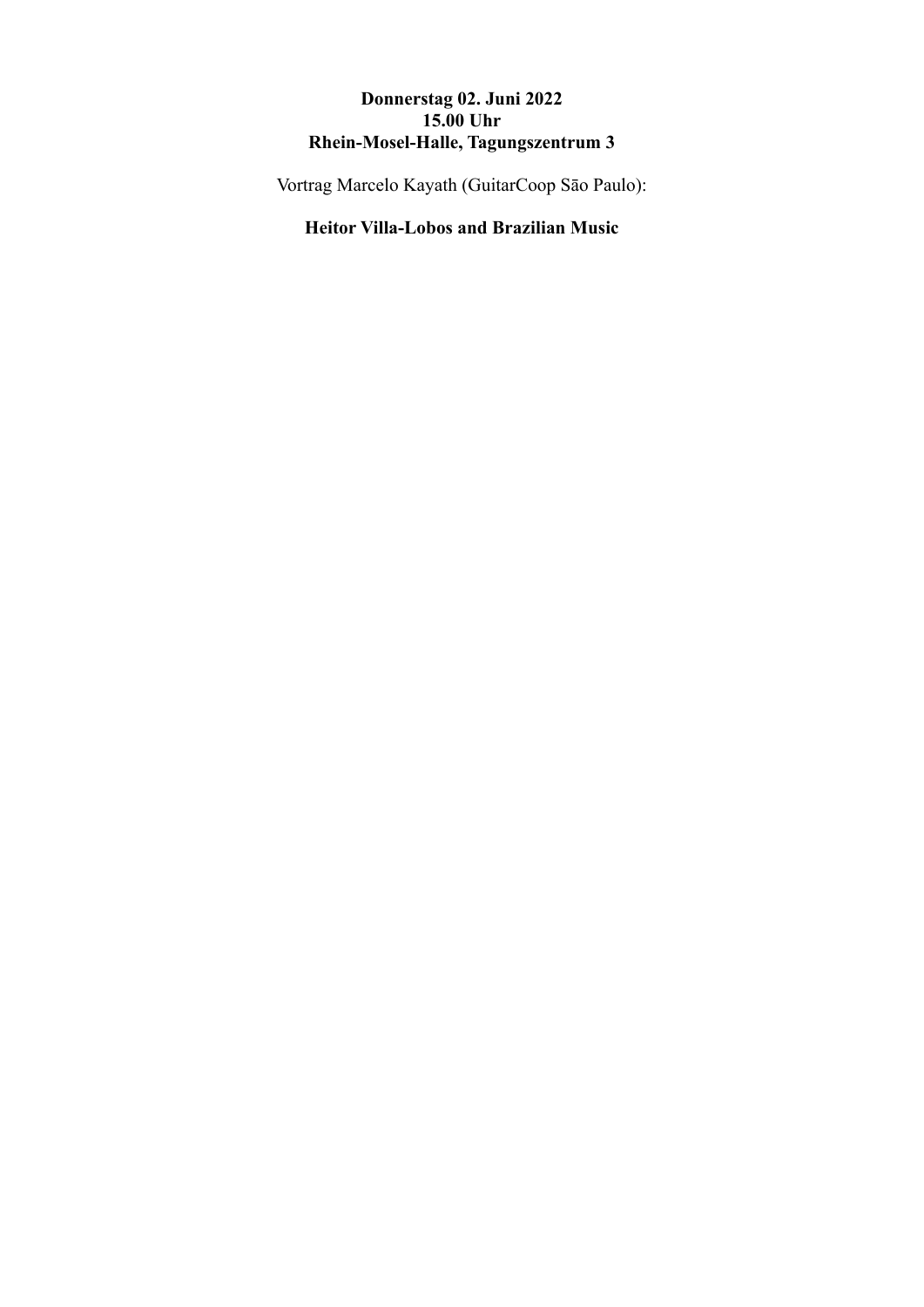# **Donnerstag 02. Juni 2022 18.15 Uhr Rhein-Mosel-Halle, Tagungszentrum 3**

Vortrag Matei Rusu (D'Addario):

# **D´Addario - The history of string manufacturing**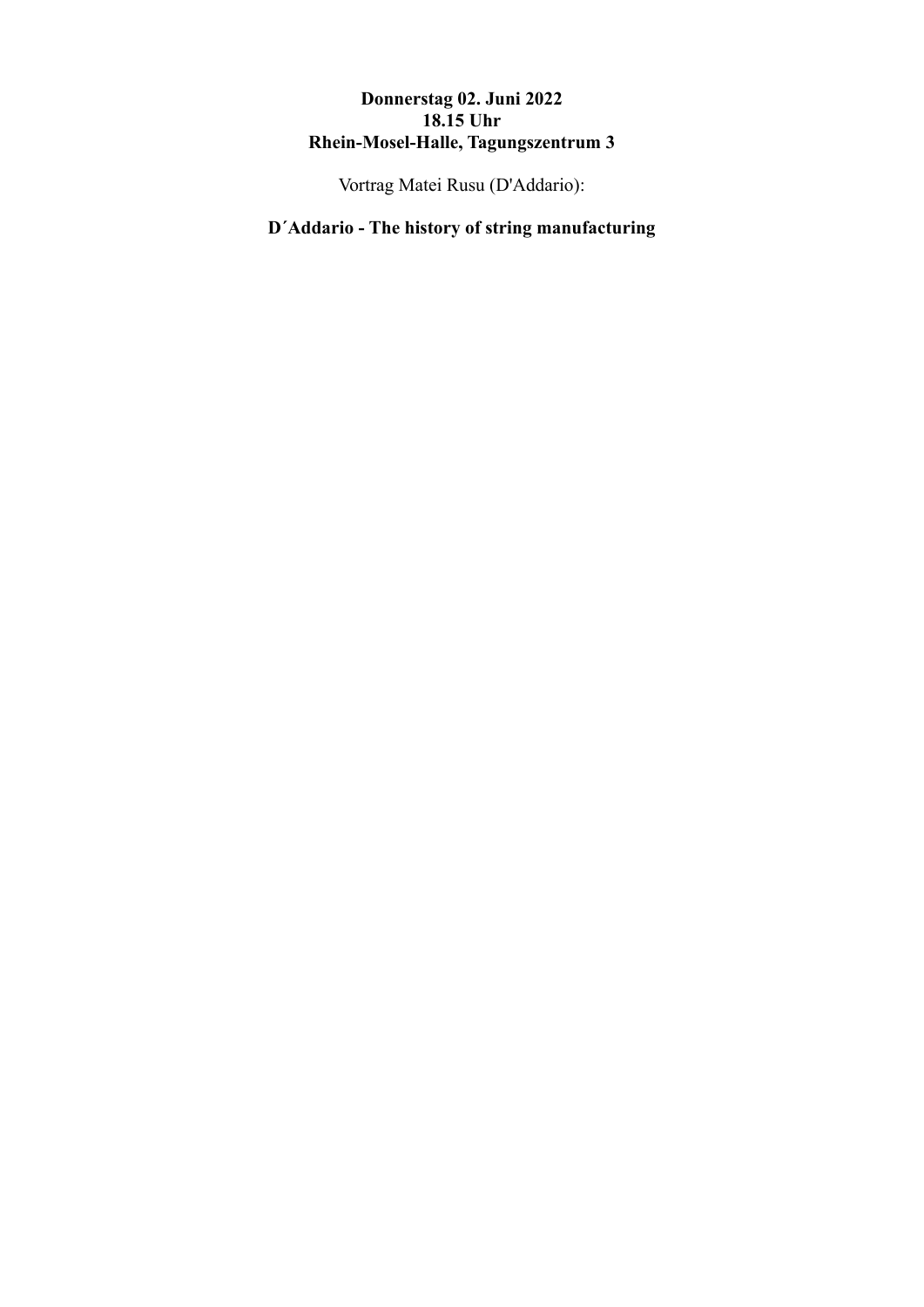#### **Donnerstag 02. Juni 2022 20.00 Uhr Kurfürstliches Schloss, Kaisersaal**

CD-Release Konzert 'Live in Koblenz' in Zusammenarbeit mit der GuitarCoop São Paulo

#### **Aniello Desiderio & Zoran Dukic**

Astor Piazzolla (1921-1992) Suite Troileana - Escolaso - Whiskey - Zita

Isaac Albéniz (1860-1909) Mallorca (Barcarola), op. 202

Recuerdos de viaje, op. 71 Nr. 6 - Rumores de la Caleta (Malagueña)

Joaquín Rodrigo (1901-1999) Tonadilla - Allegro - Andante - Allegro vivace

Pause

Stephen Goss (1964) Cocktail List - Iron Lady (Nobilmente) - Piña Colada (Cha cha cha) - The Last Word (Funk) - Vieux Carré (Blues) - Caipirinha (Choro) - Negroni (Aria nostálgica) - Alabama Slammer (Song) - Bloody Mary (Hungover) - Boulevardier (Hot) - Mojito (Son) - Vodka Martini (Agitato, non mescolato) - Manhattan (Stomp) (Uraufführung, Aniello Desiderio und Zoran Dukic gewidmet)

> Sérgio Assad (1952) Tahhiyya Li Oussilina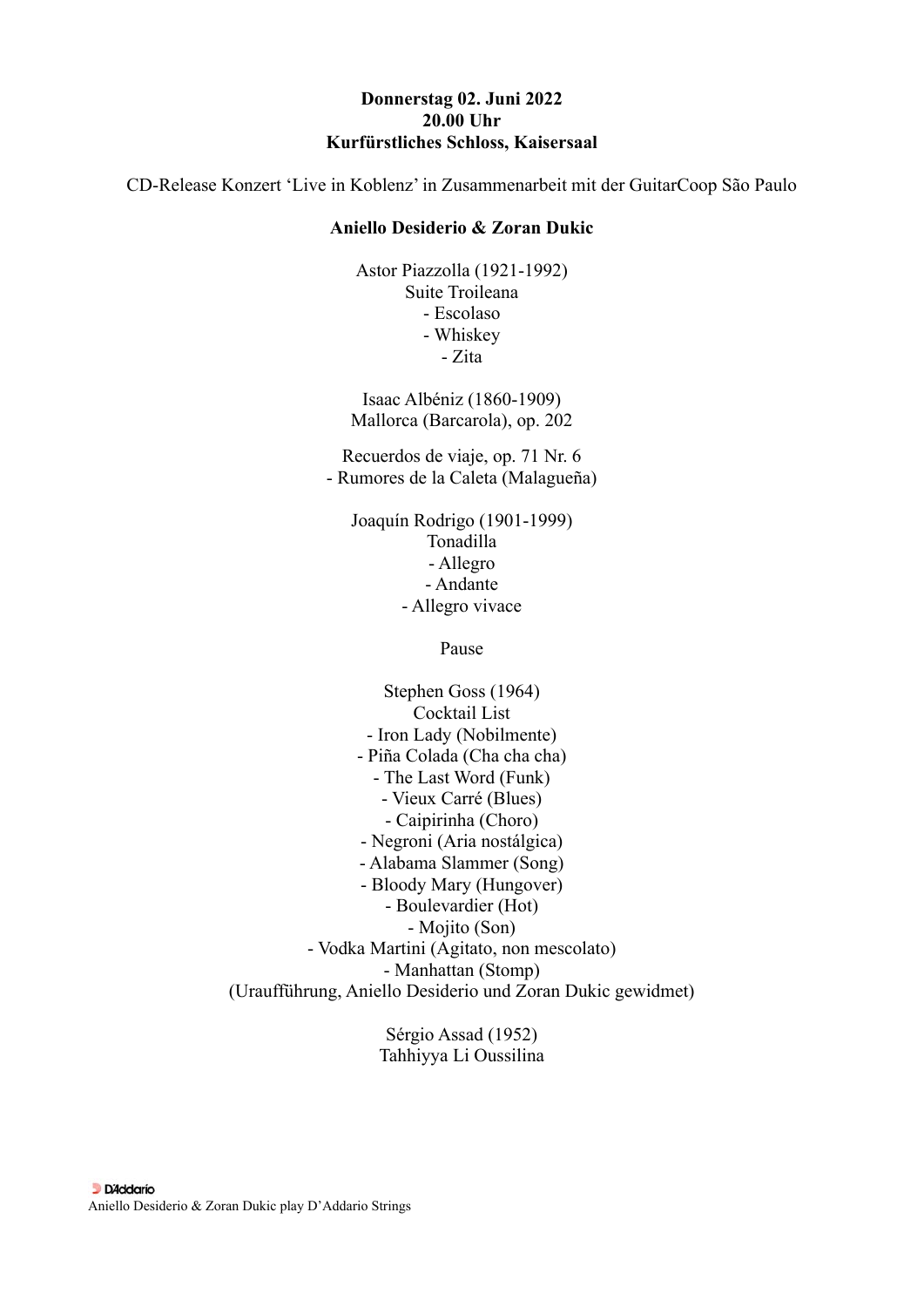# **Freitag 03. Juni 2022 15.00 Uhr Rhein-Mosel-Halle, Tagungszentrum 3**

Vortrag Michael Macmeeken (Guitar Heritage Editions):

**New critical guitar editions, a fresh look and update for Sor and Llobet**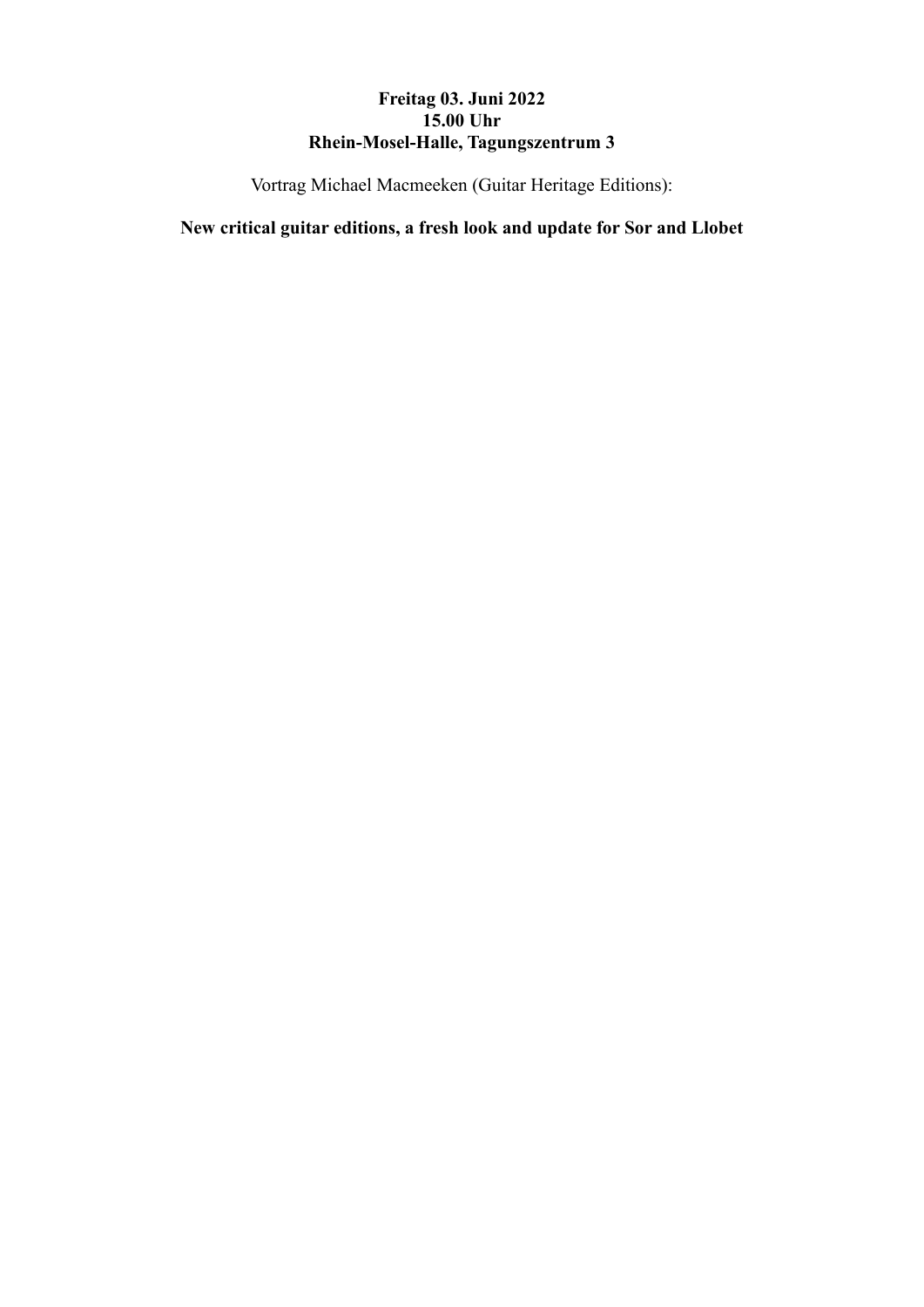## **Freitag 03. Juni 2022 17.00 Uhr Rhein-Mosel-Halle, Rheinsaal**

Koblenz Competition Winners: 1st Prize 2020

#### **Marko Topchii**

Regino Sainz de la Maza (1896-1981) Rondeña

Alexandre Tansman (1897-1986) Passacaille

Vicente Asencio (1908-1979) Tango de la Casada Infiel

Johann Sebastian Bach (1685-1750) Partita für Klavier Nr. 2, BWV 826 - Sinfonia

> Sérgio Assad (1952) Imbricatta

Angelo Gilardino (1941-2022) Jondo (Etude n.19)

> Leo Brouwer (1939) La Gran Sarabanda

Joaquín Rodrigo (1901-1999) Invocación y Danza Toccata

**Di** Di Addario Marko Topchii plays D'Addario Strings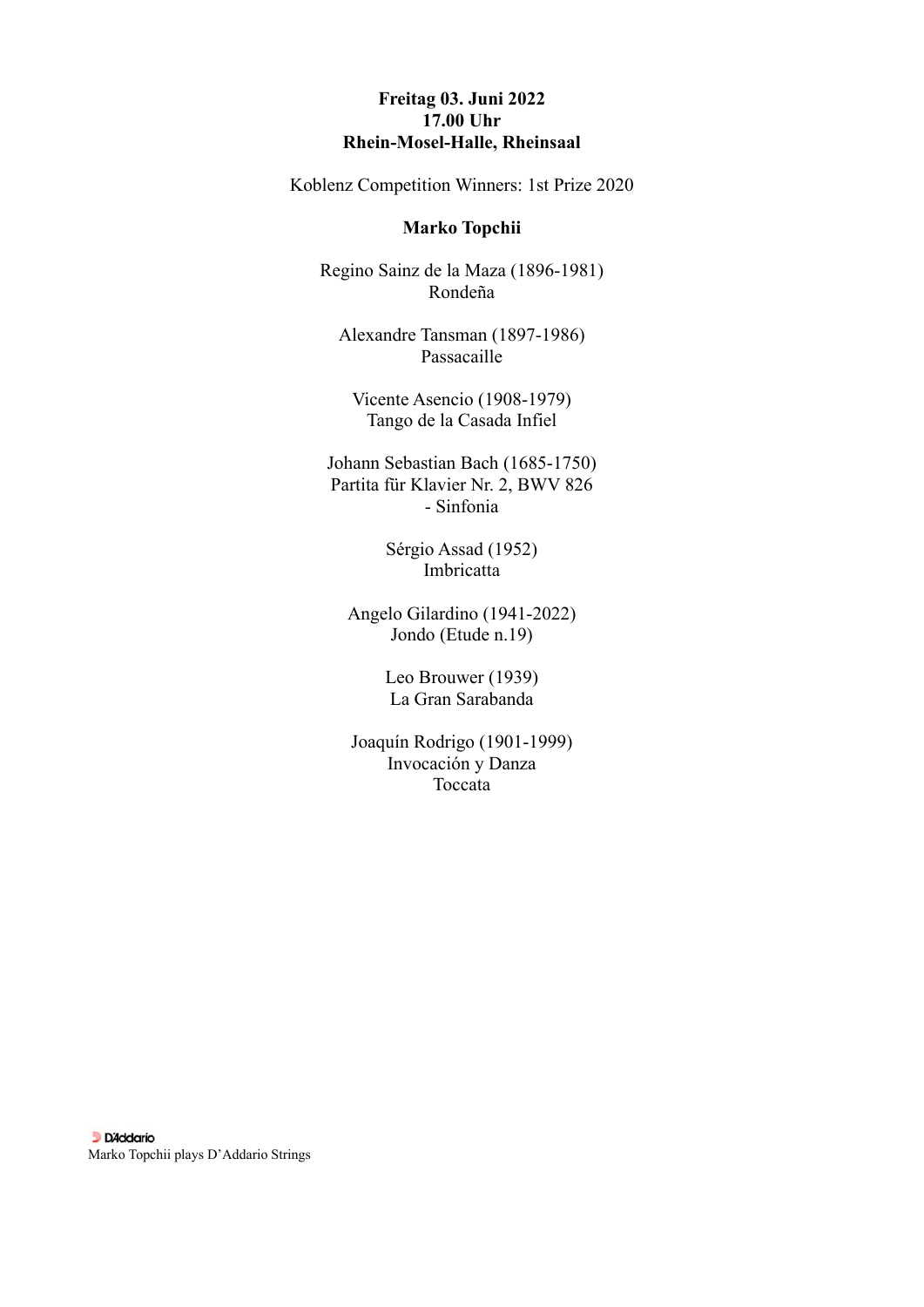## **Freitag 03. Juni 2022 20.00 Uhr Rhein-Mosel-Halle, Großer Saal**

Friday Night for Guitar & Orchestra

Staatsorchester Rheinische Philharmonie, Pavel Baleff (Musikalische Leitung), Dale Kavanagh & Thomas Kirchhoff (Amadeus-Duo), Hans-Werner Huppertz, Goran Krivokapić, Lorenzo Micheli & Matteo Mela (SoloDuo)

> Ralph Vaughan Williams (1872-1958) Ouvertüre zu "The Wasps"

Stephen Goss (1964) Koblenz Concerto für zwei Gitarren und Orchester 1. Rhine Falls 2. Lorelei 3. Rhein II 4. Castles in the Sky 5. Symphony of Light (Georg Schmitz gewidmet)

Pause

Joaquín Rodrigo (1901-1999) Concierto andaluz - Tempo di bolero - Adagio - Allegretto (für vier Gitarren und Orchester)

Nikolai Rimski-Korsakow (1844 - 1908) Capriccio espagnol, op. 34

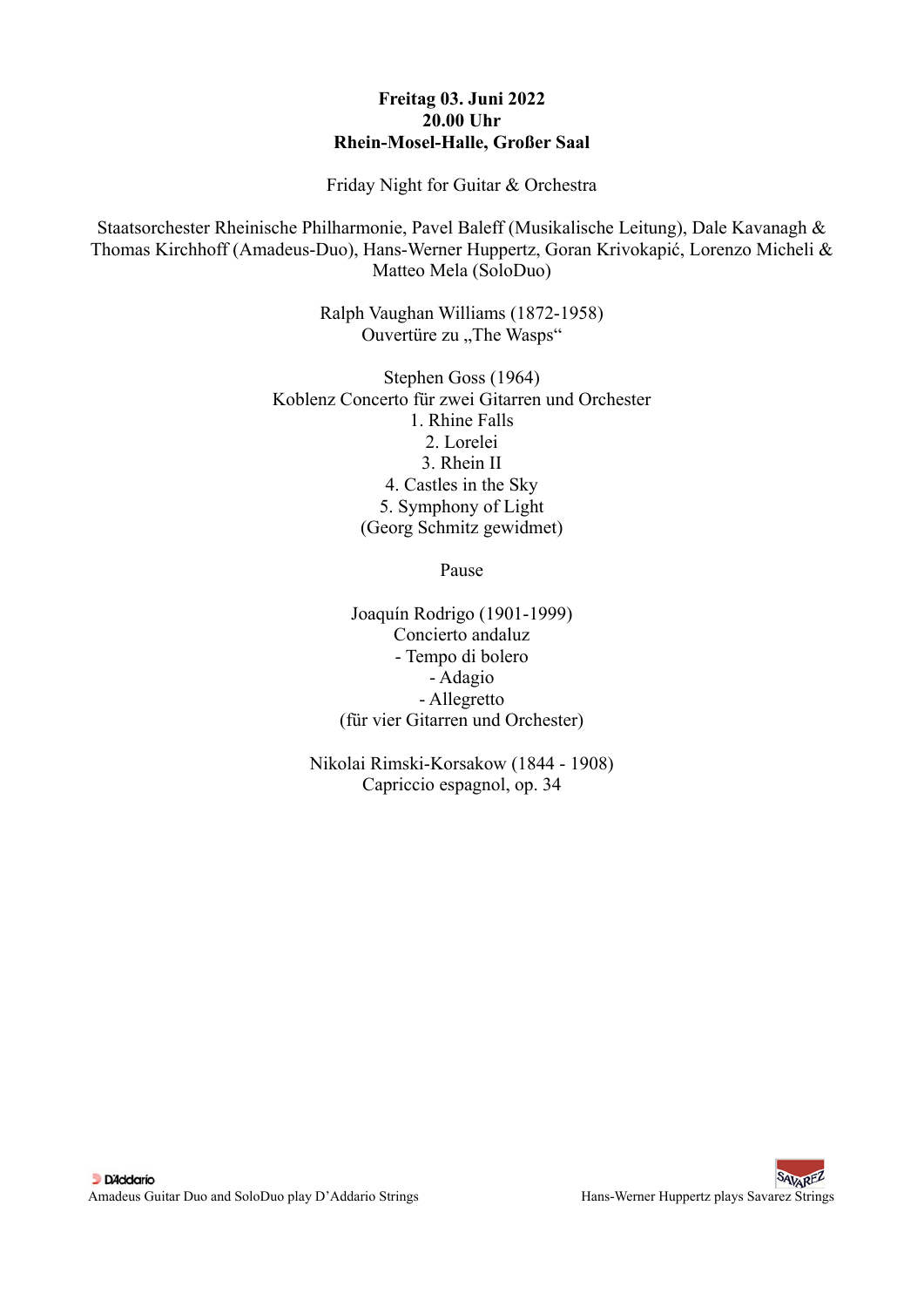## **Samstag 04. Juni 2022 11.00 Uhr Kurfürstliches Schloss, Kaisersaal**

#### **Judicaël Perroy**

Violinenkonzert in D-Dur (nach Vivaldi), BWV 972 - Allegro - Larghetto - Allegro (Transkription Judicaël Perroy)

> Johann Sebastian Bach (1685-1750) Lautensuite c-moll, BWV 997 - Prelude - Fuga - Sarabande - Gigue - Double (Arr. Tilman Hoppstock)

Präludium, Fuge & Allegro, BWV 998

Pause

Johann Kaspar Mertz (1806-1856) Hungarian Fantasy, op. 65 Nr. 1 5 Postludes: Hommages à Rachmaninov, Stravinsky, Tchaïkovski, Prokofiev and Scriabine Atanas Ourkouzounov

> Aleksandr Nikolaevič Skrâbin (1872-1915) (Transkription Antoine Fougeray) 24 Préludes, op. 11 Nr. 22 Prélude et Nocturne pour Piano pour la main gauche seule, op. 9 - Prélude

> > Pjotr Iljitsch Tschaikowski (1840-1893) The seasons, op. 37a - 6. June: Barcarole (Transkription Antoine Fougeray)

Sergej Rachmaninov (1873-1943) Prélude g-moll, op. 23 Nr. 5 (Transkription Antoine Fougeray)

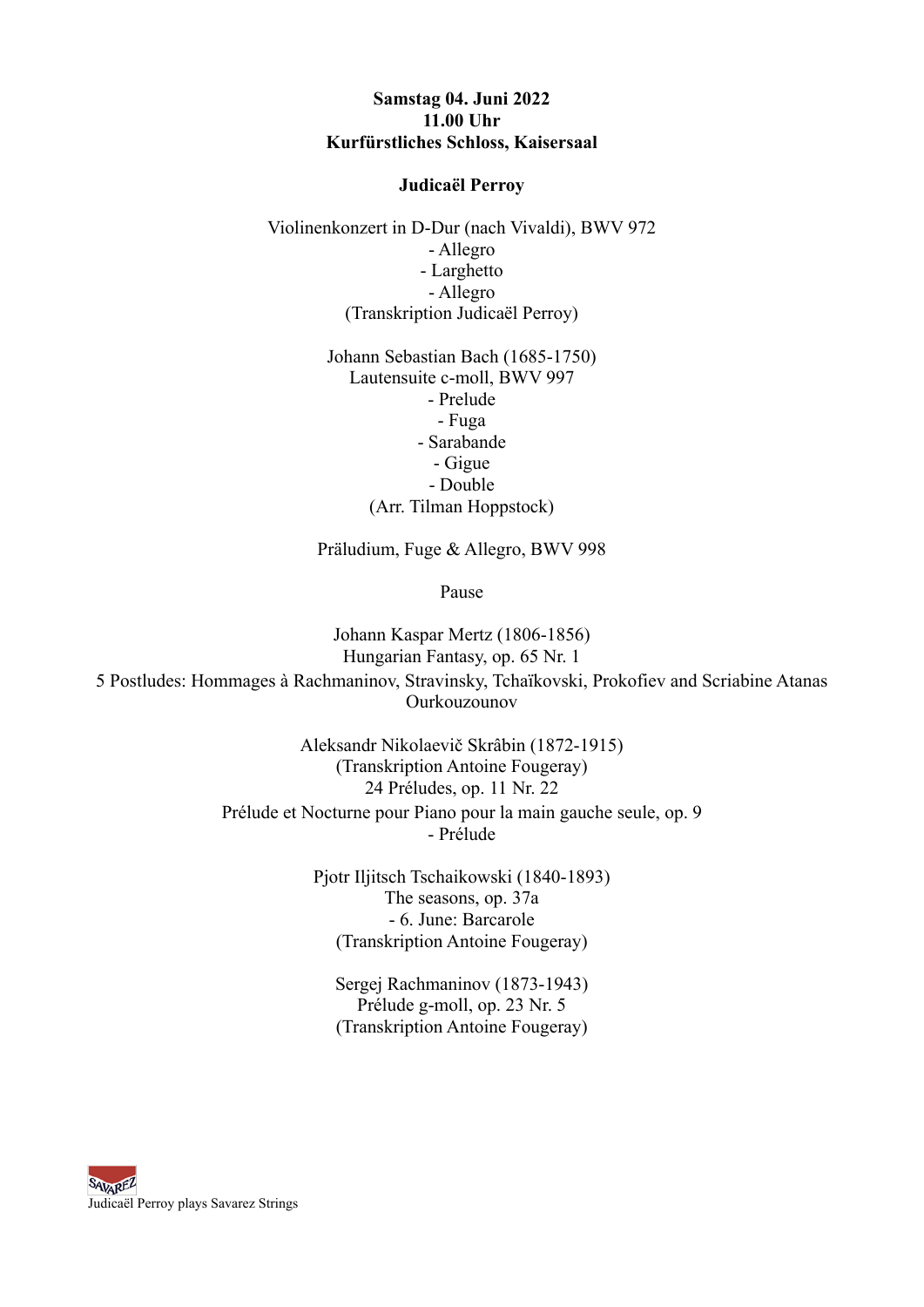## **Samstag 04. Juni 2022 15.00 Uhr Rhein-Mosel-Halle, Rheinsaal**

Gesprächskonzert Alberto Mesirca

New perspectives on tradition, Sylvano Bussotti, Claudio Ambrosini, Frantz Casséus and Angelo Gilardino (in Memoriam)

> Claudio Ambrosini (1948) Ciaccona in labirinto

Sylvano Bussotti (1931-2021) Ermafrodito (gran fantasia mitologica) (für Gitarre)

Angelo Gilardino (1941-2022) Studio no. 44 "Les jardins mystérieux" Studio no. 49 "Paesaggio ligure" Studio no. 30 "Variations nobles et sentimentales"

> Frantz Casséus (1915-1993) Haitian Suite - Petro - Yanvalloux - Mascaron - Coumbite

> Deux Pièces Caractéristiques - Rara

> > Simbi Dodo titit manman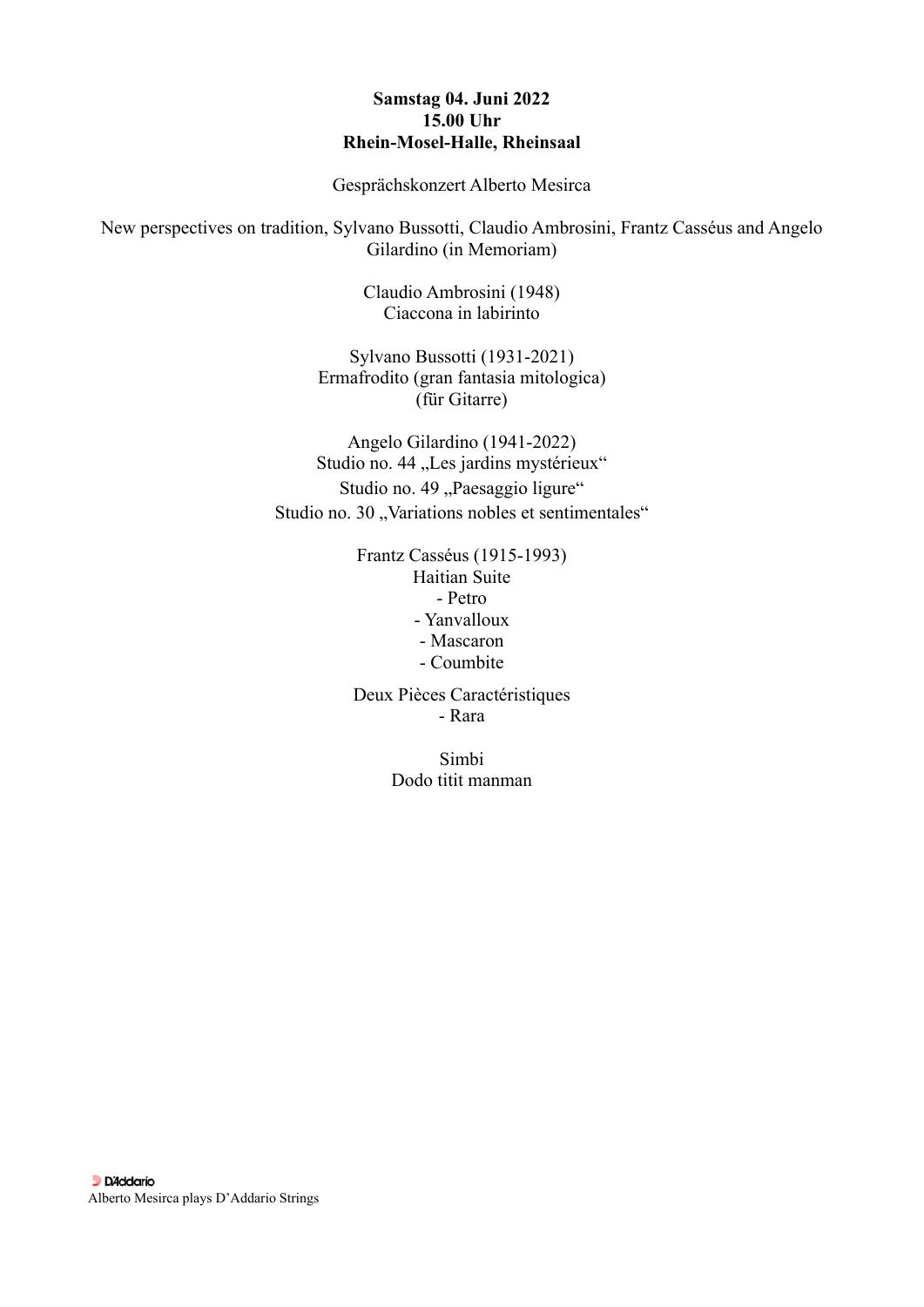## **Samstag 04. Juni 2022 17.00 Uhr Rhein-Mosel-Halle, Rheinsaal**

Koblenz Competition Winners: 1st Prize 2003

#### **Goran Krivokapić**

Mauro Giuliani (1781-1829) Rossiniana No 4, op. 122

Antonio Lauro (1917-1986) Valses Venezolanos - Andreina - Carora - Natalia - Angostura - El Marabino

- Maria Carolina

Leo Brouwer (1939) Sonata del Decamerón Negro (Guitar Sonata No. 3) - I Güijes y gnomos - II Treno por Oyá - III Burlesca del aire - IV La risa de los griots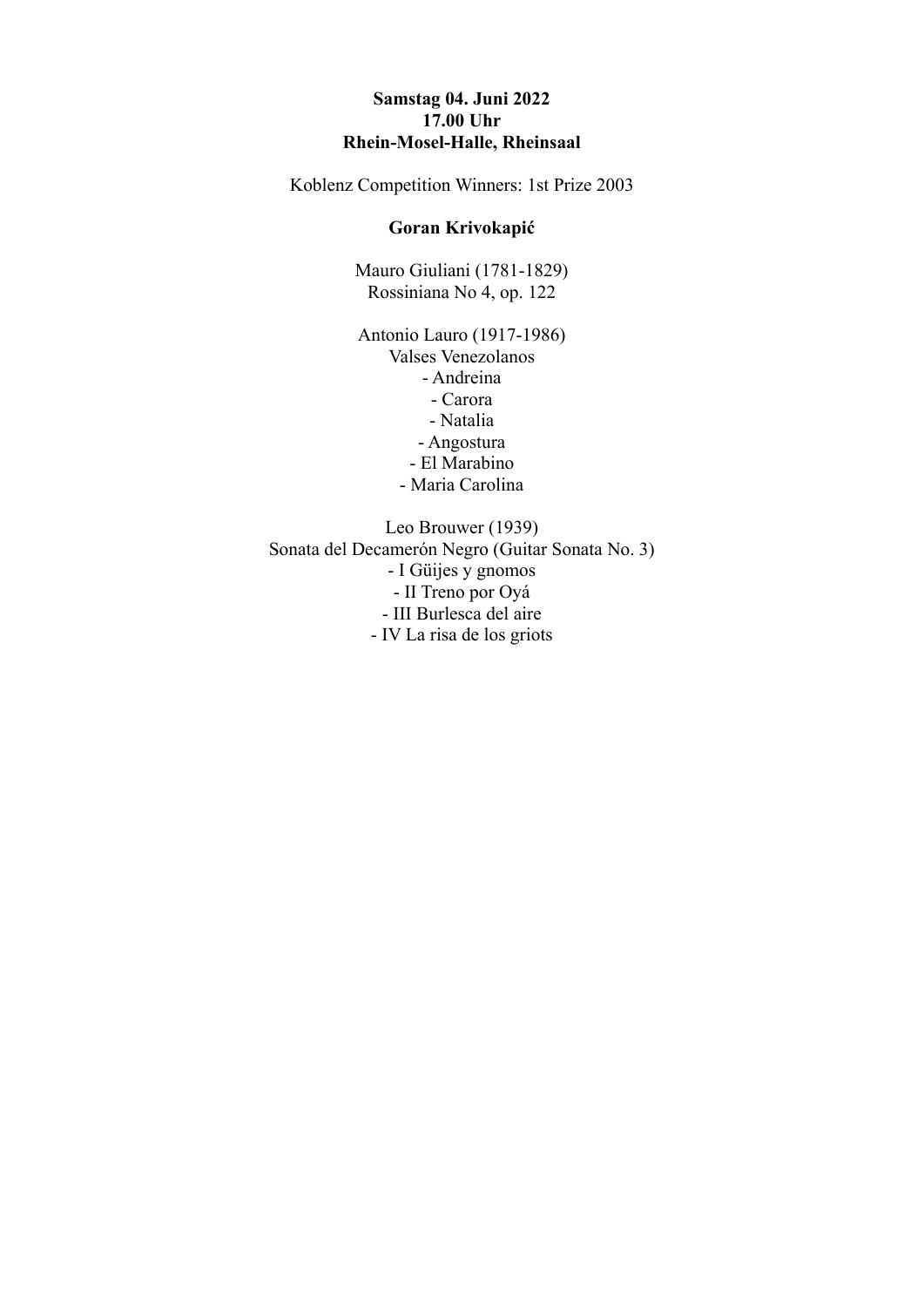## **Samstag 04. Juni 2022 20.00 Uhr Kurfürstliches Schloss, Kaisersaal**

#### **David Russell**

Fernando Sor (1778-1839) Morceau de concert, op. 54

Domenico Scarlatti (1685-1757) (Transkription David Russell) Sonate K. 490 Sonate K. 491

Isaac Albéniz (1860-1909) Suite española No. 1, op. 47 - Granada

> España, op. 165 - Malagueña

> > Pause

Olga Amelkina-Vera Western Vista (Europäische Uraufführung)

Bernhard Lackenbacher (1793-1858) Variations Brillantes, op. 3

> Jorge Morel (1931-2021) Sonatina - Allegretto - Andante espressivo - Allegro (David Russell gewidmet)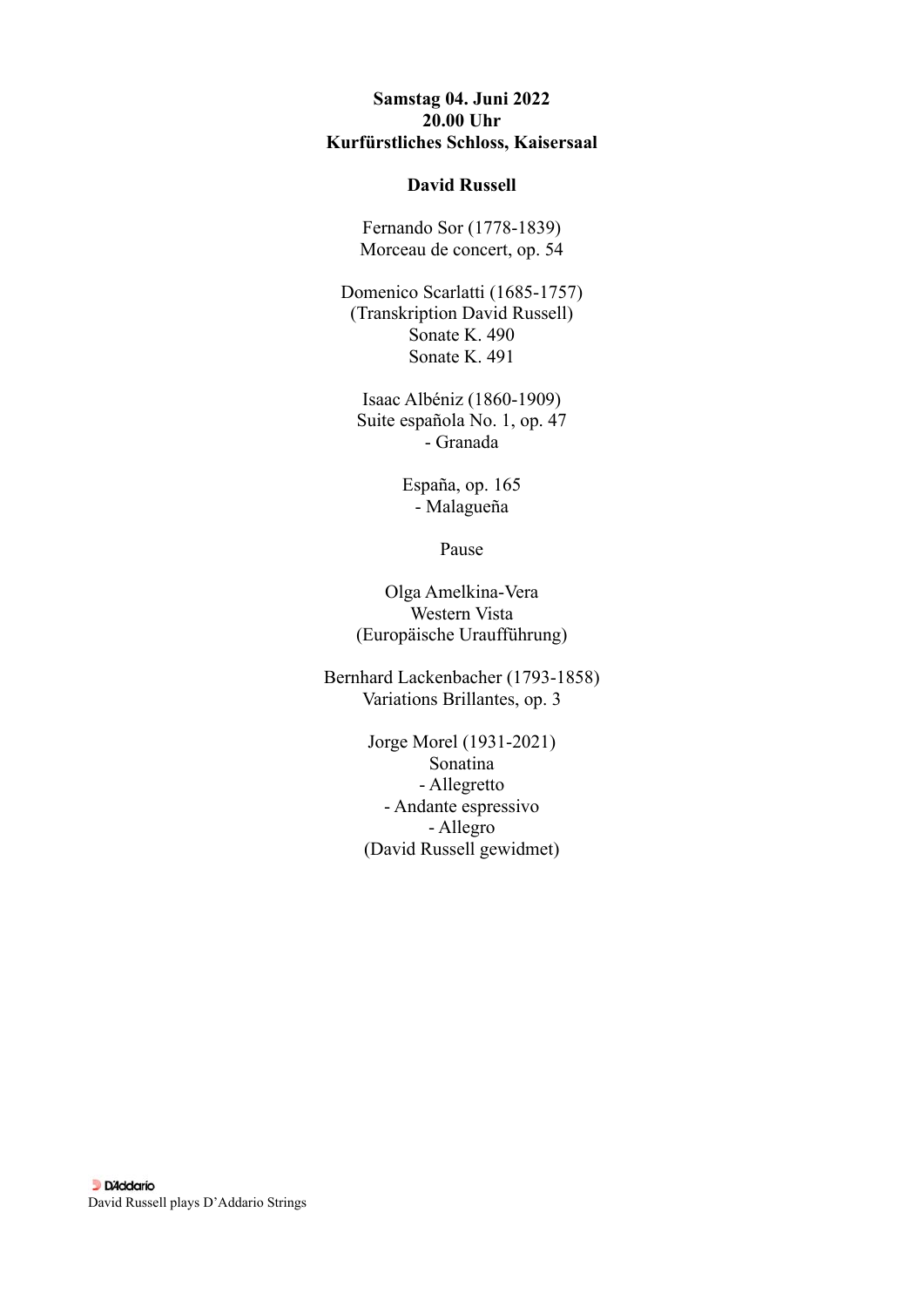## **Sonntag 05. Juni 2022 11.00 Uhr Kurfürstliches Schloss, Kaisersaal**

#### **Łukasz Kuropaczewski**

Krzysztof Penderecki (1933-2020) Aria e cadenza

Manuel María Ponce (1882-1948) 24 Preludes for Guitar

Pause

Miguel Llobet (1878-1938) 10 Catalan Folksongs - Canco del Lladre - El Mestre - El Testament d'Amelia - La Filadora - La Filia del Marxant - La Nit de Nadal - L'Hèreu Riera - Lo Fill del Rei - Lo Rossinyol - Plany

Aleksander Dębicz (1988) Tre Imaggini

> Steve Reich (1936) Electric Counterpoint - Fast - Slow - Fast

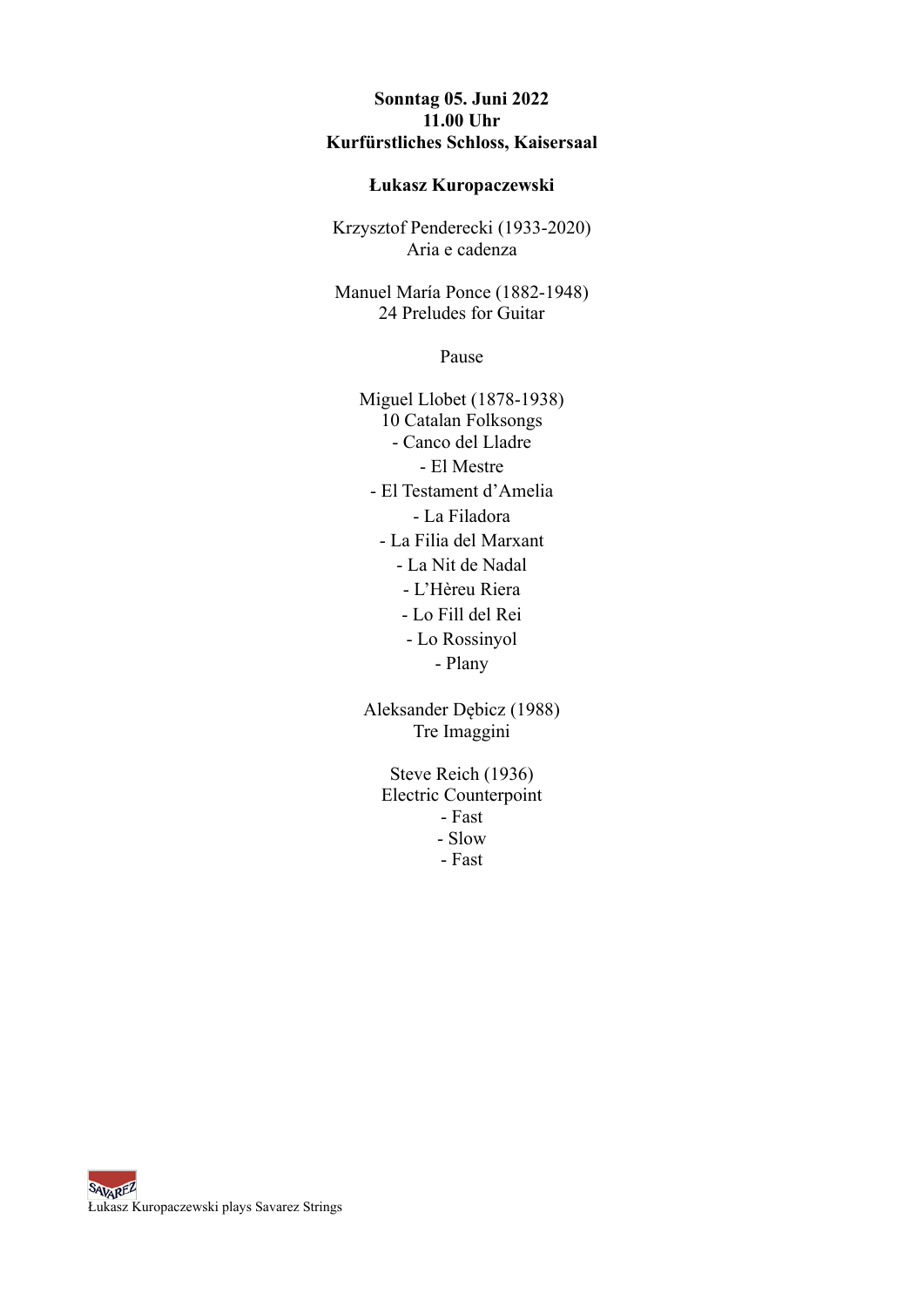#### **Sonntag 05. Juni 2022 14.30 Uhr Rhein-Mosel-Halle, Rheinsaal**

Neue Werke für Gitarre solo

von

Birger Petersen, Immanuel Ott, Oliver Korte, Markus Roth und Matthias Schlothfeldt, Auftragskompositionen des Koblenz Guitar Festival & Academy

uraufgeführt von

Tomasz Zawierucha, Otto Tolonen, Liying Zhu, Tristan Angenendt und Goran Krivokapić

Markus Roth (1968) Her und hin (Liying Zhu)

Matthias Schlothfeldt (1968) (nach "Je puis trop bien" von Guillaume de Machaut) Et riens ne me respont (Tomasz Zawierucha)

> Immanuel Ott (1983) Preludes and Nocturnes - I. Sleep of the Just - II. Sound and Fury - III. The Sound of Her Wings (Tristan Angenendt)

> > Birger Petersen (1972) tisch (Goran Krivokapić)

Oliver Korte (1969) Strange Encounters (für Gitarre und Elektronik) - Misterious - Violent - Relaxed (Otto Tolonen, Otto Tolonen gewidmet)

Die Werke werden zweimal gespielt, zwischen beiden Konzertteilen Round Table mit den Komponisten unter der Gesprächsleitung von Prof. Dr. Stephen Goss. All works will be performed twice, in-between a roundtable discussion with the composers will take place, chaired by Prof. Dr. Stephen Goss.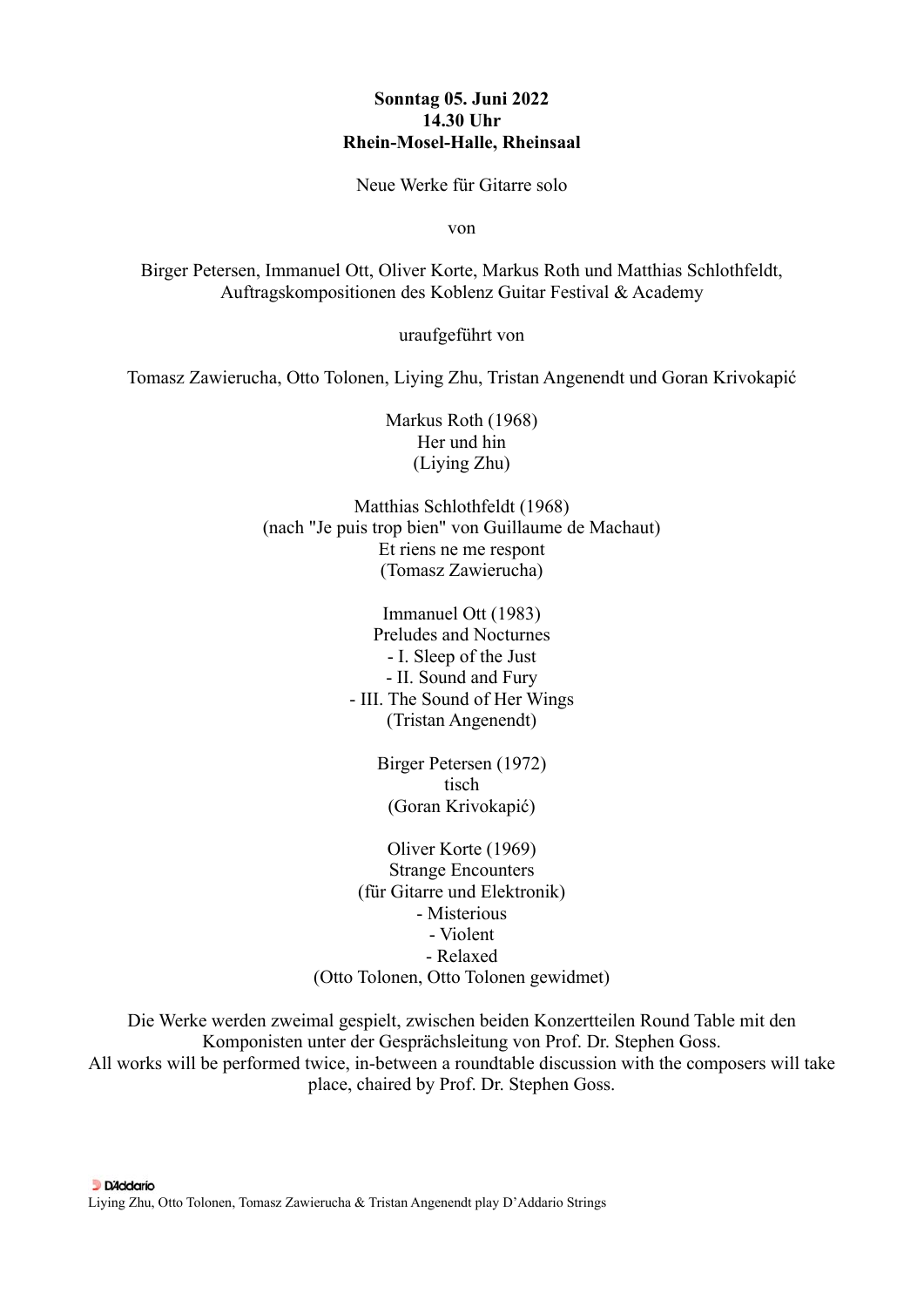#### **Sonntag 05. Juni 2022 18.00 Uhr Rhein-Mosel-Halle, Rheinsaal**

Blaue Stunde, Kammermusik für Gitarre

**Anna-Liese Siemens (Violine), Nathan Nepper (Gitarre)** 

Astor Piazzolla (1921-1992) Histoire du Tango 1. Bordel 1900 2. Café 1930

Oblivion

# **Émilie Fend (Gitarre), Andreas Hermanski (Klarinette)**

Roberto Sierra (1953) Duo-Sonata - Preciso - Con profunda expresión - Rápido - Veloz

(Uraufführung, Auftragskomposition von Émilie Fend und Andreas Hermanski)

#### **Shai Terry (Gesang), Russell Poyner (Gitarre)**

Federico García Lorca (1898-1936) Canciones Españolas Antiguas - Anda, jaleo - Las morillas de Jaen - Sevillanas sel siglo XVIII - Nana de Sevilla - Los reyes de la baraja - La Tarara

Ariel Ramírez (1921-2010) Spanischer Text: Felix Luna, Hebräischer Text: Ehud Manor Alfonsina y el Mar (Alfonsina und das Meer)

> Naomi Schemer (1930-2004) Horshat Ha'ecalyptus (Der Eukalyptushain)

> > Astor Piazzolla (1921-1992) Text: Jorge Luis Borges Cuatro Canciones Porteñas - Jacinto Chiclana - A Don Nicanor Paredes - Alguien le dice al tango - El títere

Bukharische Melodie Text: David Shimoni Shir Ha'noded (Das Wandererlied)

**SAVAREZ** Russell Poyner plays Savarez Strings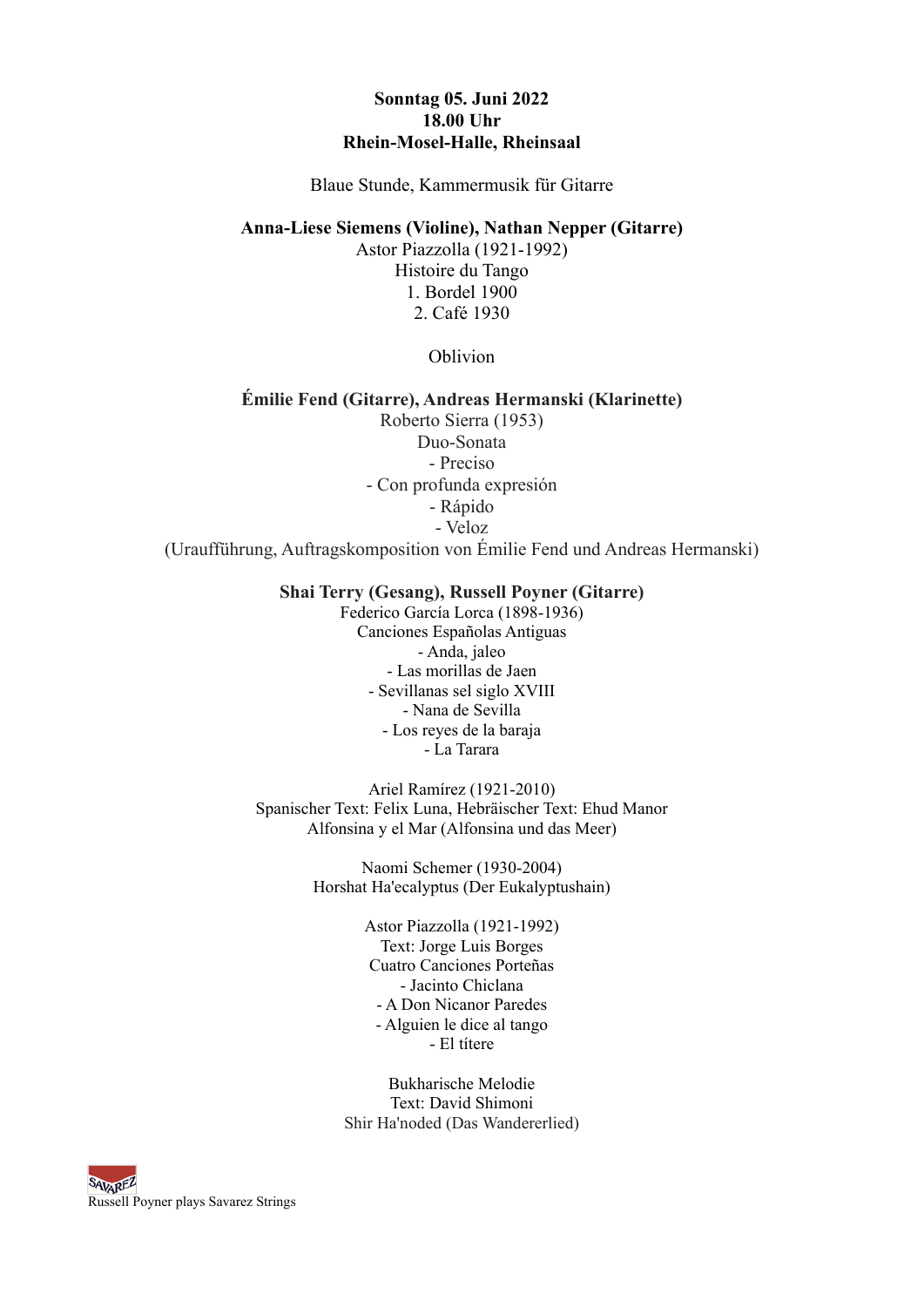# **Sonntag 05. Juni 2022 20.00 Uhr Rhein-Mosel-Halle, Großer Saal**

30 Jahre Jazz im Koblenz Guitar Festival

Festkonzert mit dem Sebastian Sternal Trio feat. Wolfgang Muthspiel

Sebastian Sternal (Klavier), Henning Sieverts (Bass), Jonas Burgwinkel (Schlagzeug) und Wolfgang Muthspiel (Gitarre)

*Programm nach Ansage*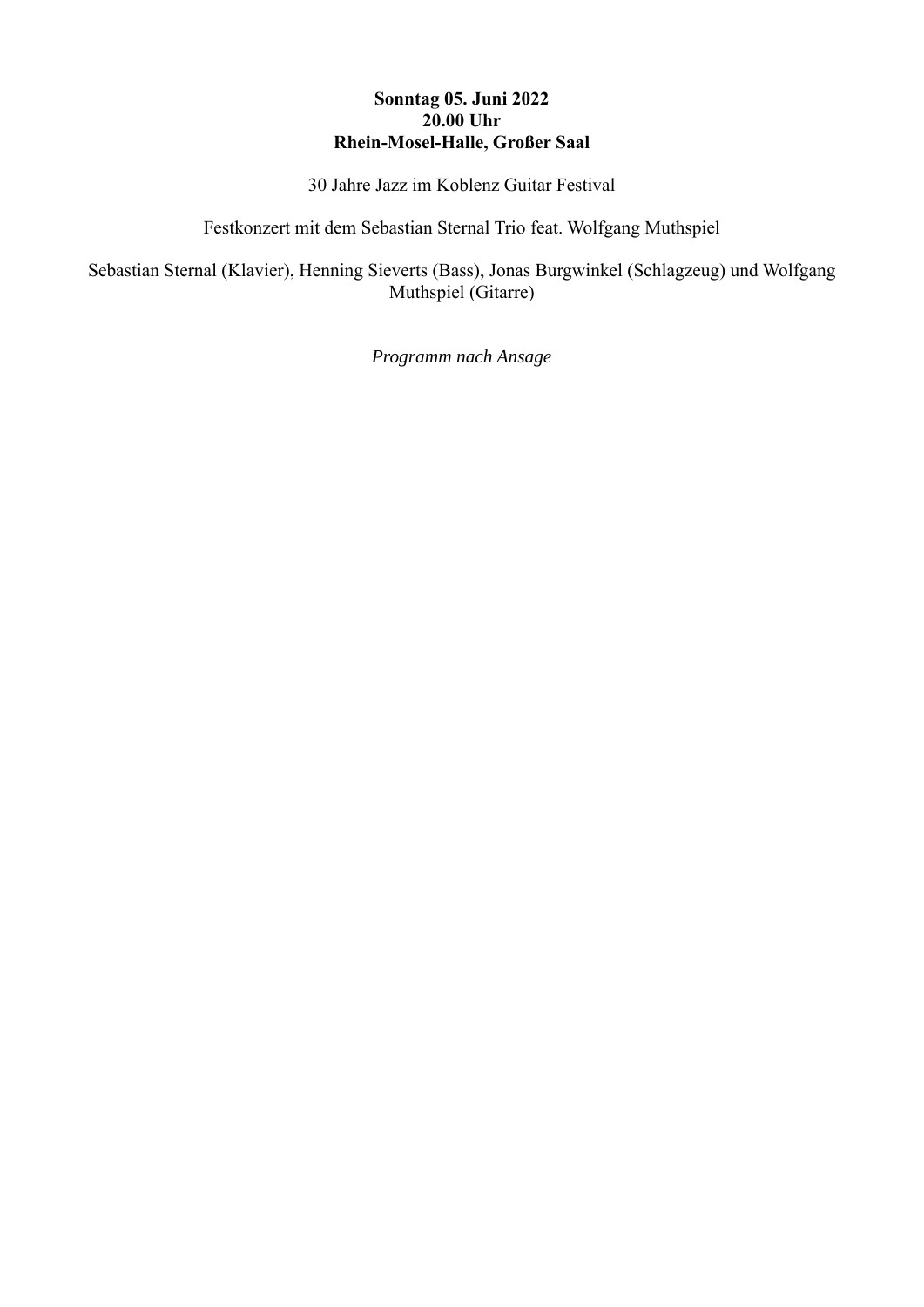# **Montag 06. Juni 2022 11.00 Uhr Kurfürstliches Schloss, Kaisersaal**

Preis für das Lebenswerk der Koblenz International Guitar Academy, Musikalischer Festakt für Hubert Käppel

*Programm folgt*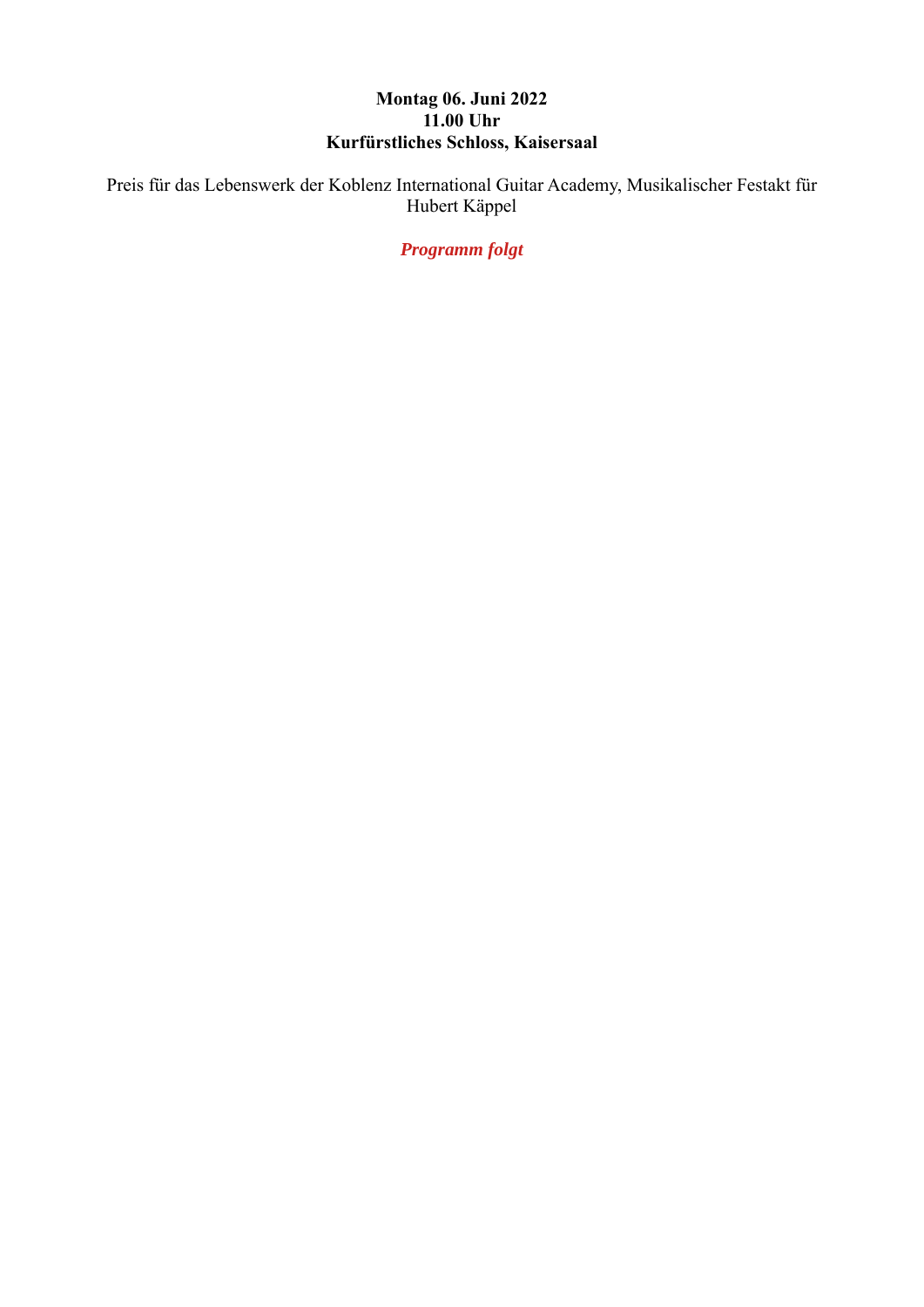# **Montag 06. Juni 2022 14.30 Uhr Kurfürstliches Schloss, Kaisersaal**

Koblenz International Guitar Competition Hubert Käppel

Finale

*Programm folgt*